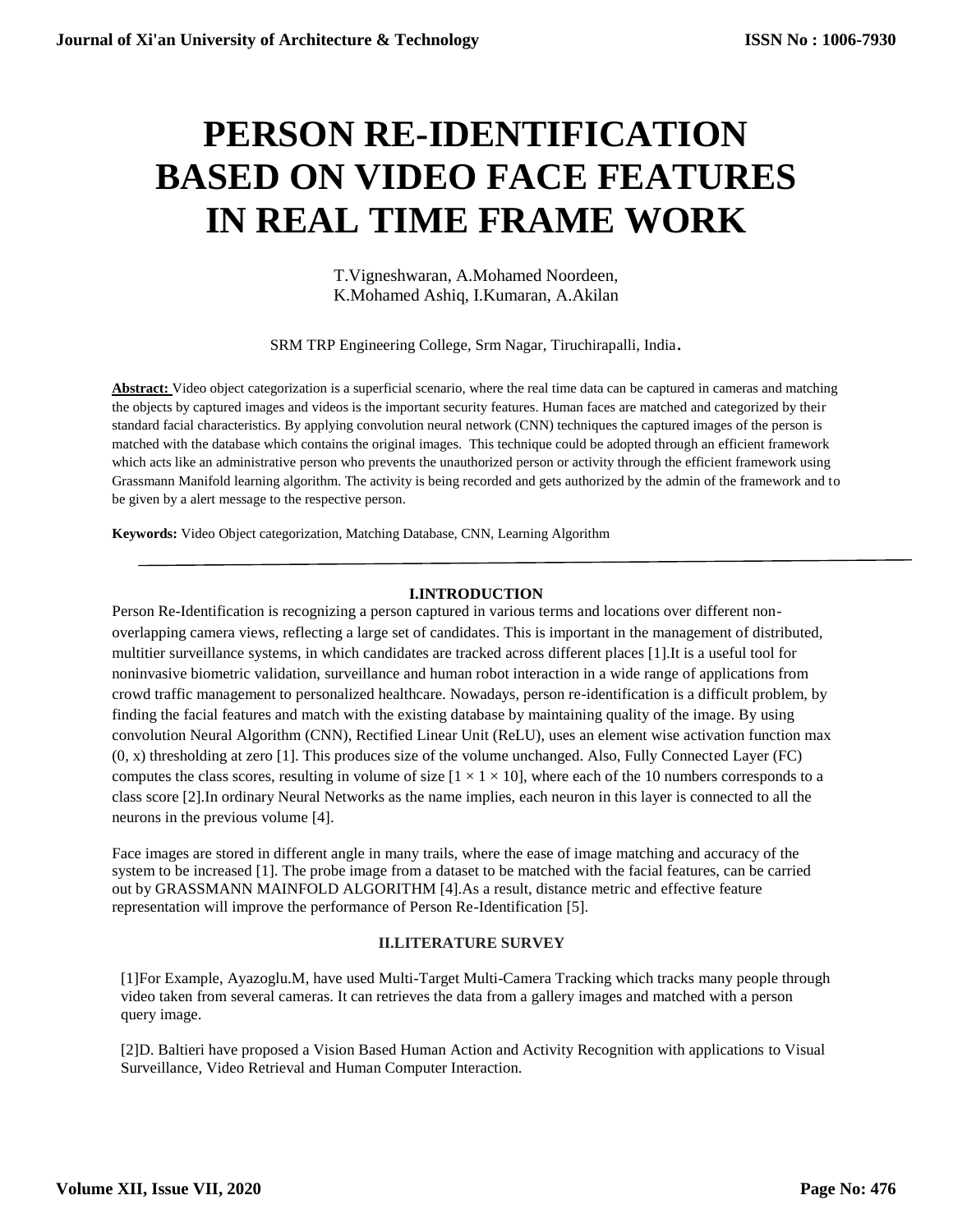[3]D. Baltieri have proposed a person's instances can be captured from different points of view, different camera or distance between the camera and person to be measured which infers the same identifier. In these, Mapping Appearance Descriptors on 3D body models for Person Re-Identification.

[4]B. Barbosahave proposed a Synthetic Training data for deep CNN's in Re-Identification, which can trail multiple times the same face can be trained.

[5]A.Bedagkar-Gala and S. Shah, have proposed a Multiple Person Re-Identification using part based spatiotemporal color appearance model, which can identify the persons using a color of the face and body.

# **III.METHODOLOGY**

OurProposedworkisdividedintofivemodulesare(i)Faceimageacquisition,(ii)Featuresextraction,(iii)Registerthefaces ,(iv)Faceclassificationand(v)Alertsystem**.**



**3.1FaceImageAcquisition**: In this module, admin can captured the face images through web cameras or uploaded as pictures [1].In this image, user faces should take without occlusion, straight pose and normal light conditions.



**Fig. 3.2 Face Image Acquisition**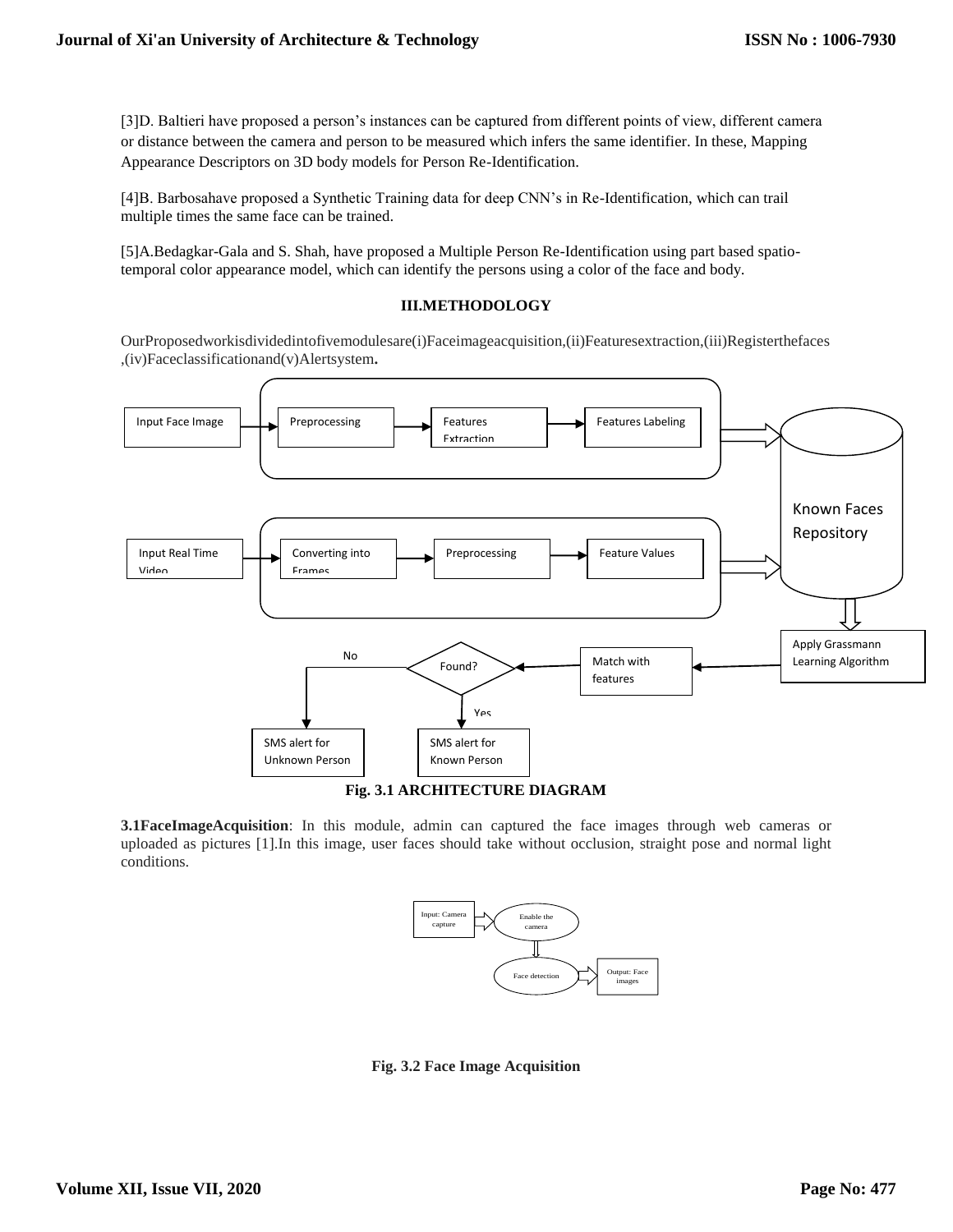**3.2Features extraction:** This module, facial features are extracted .And constructed as feature vectors [3].Facial features includes nose part, eye parts and lip part. These values are stored is in the form of matrix. Grassmann algorithm misused in this process.



## **Fig. 3.3Features extraction**

**3.3Register the face**:Face registration is the process of transforming different sets of data into one coordinate system.Facial features are stored with labels labeling the faces using the irnages [8].

**3.4Face classification:**This module is known as login phase or testing phase.Input is in the form of realtime video capturing.Video images are spilted into still images[5].Face detection is done in the process.Matching the features using CNN algorithm [8].

- **INPUT layer** holds the raw pixel value so the image,in this case an image of width,height.
- **CONV layer** computes the output of neurons that are connected to local regions in the input, each computing adotproduct between their weights and a small region they are connected to in the input volume.
- **RELUIayer** applies an element wise activation function, such as the  $max(0,x)$  thresholding at zero.This leaves the size of the volume unchanged.
- **POOLlayer** performs adown-sampling operational long the spatial dimensions(width,height),result in gin volume.
- **FC(Fully-**

**Connected)layer**computestheclassscores,resultinginvolumeofsize[1×1×10],whereeachofthe10numberscorrespon dstoaclassscore.AswithordinaryNeuralNetworksandasthenameimplies,eachneuroninthislayerisconnectedtoallthene uronsinthepreviousvolume.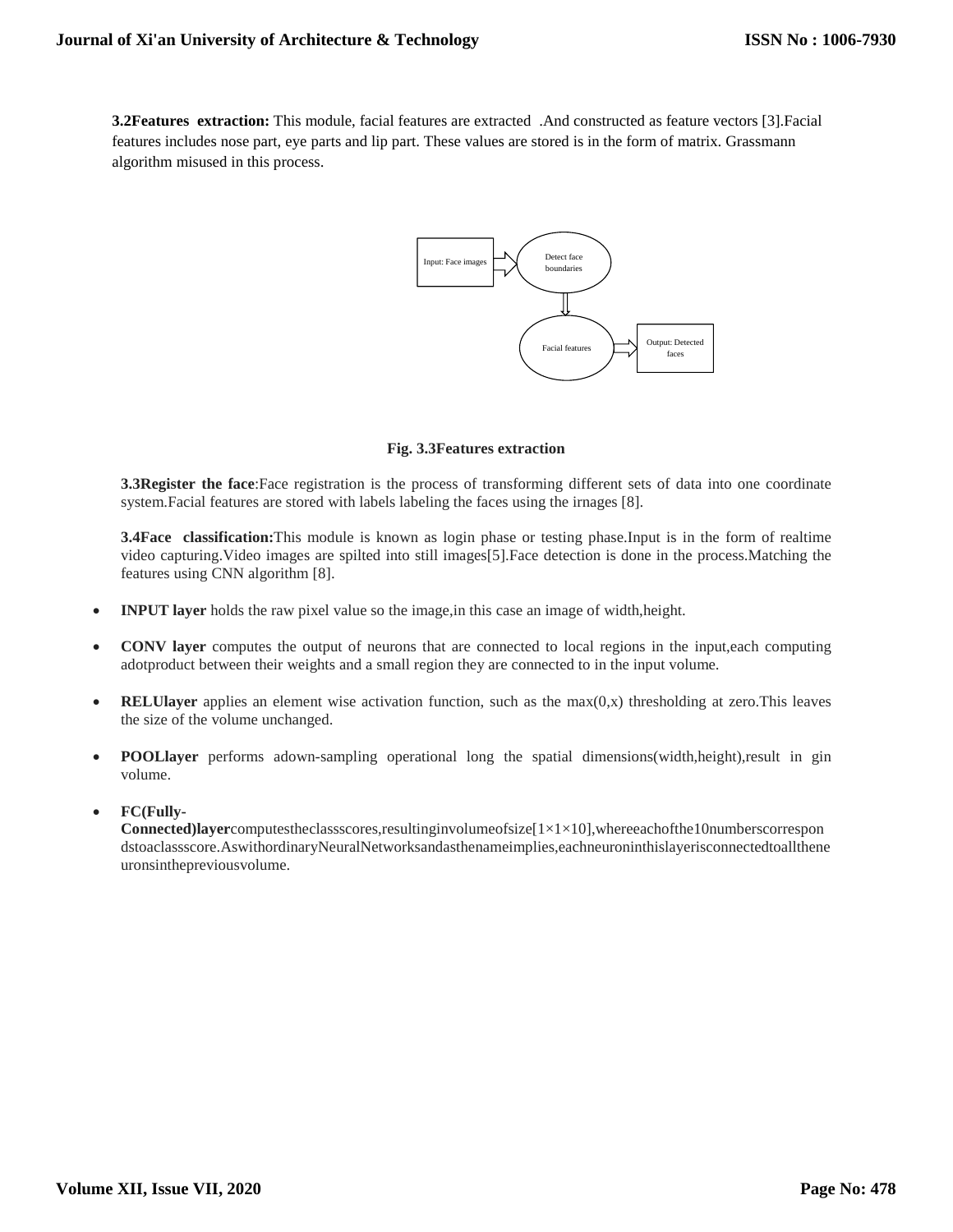

#### **3.4 Face classification**

**3.5Alertsystem:**Matching the testing face with database still faces.If the feature vectors are matched means, face image is labeled as known faces and send the usersname and picture message[2].If the feature vectors are not matched means,considered as unknown faces and create alert as unknown user and send a mail alert and message alert also for the admin[1].



# **Fig 3.5 Alert System**

# **IV.EVALUATION**

- There are different measure to evaluate our proposed model in one the method is Grassmann algorithm the input should be a set of Ppoints on manifold and the output should be: Karchermean $\mu_k$ , which set an initial estimate of karchermean of 1 point  $\text{inX}_i$ <sub>i=1</sub> and compute the average tangent vector
- ${X_i}_{i=1}^P \in G(d, D),$
- Were P is the Set of image points, Xi is the Input image points, $\mu_k$  is the Mean values, A is the Average Tangent Vector,  $\in$  is the Threshold (Face threshold, Exp is the Exponential condition

# **V.EXISTING SYSTEM**

Person re-identification is a fundamental task in many computer vision and image understanding systems. Due to appearance variations from different camera views, person re-identification still poses a important challenge[ 2].In the literature, KISS ME has already been introduced a san effective distance metric learning method using pair wise constraints to improve there-identification performance. Computationally, it only requires two inverse co variance matrix estimations. However, the linear transformation induced by KISS ME is not powerful enough form or e complex problems. We show that KISSME can be kernelized, resulting in an online transformation, which is suitable for any real-world applications[3].Moreover, the pro-posed kernel method can be used for learning distance metrics from structured objects without having a vectorial representation. The effectiveness of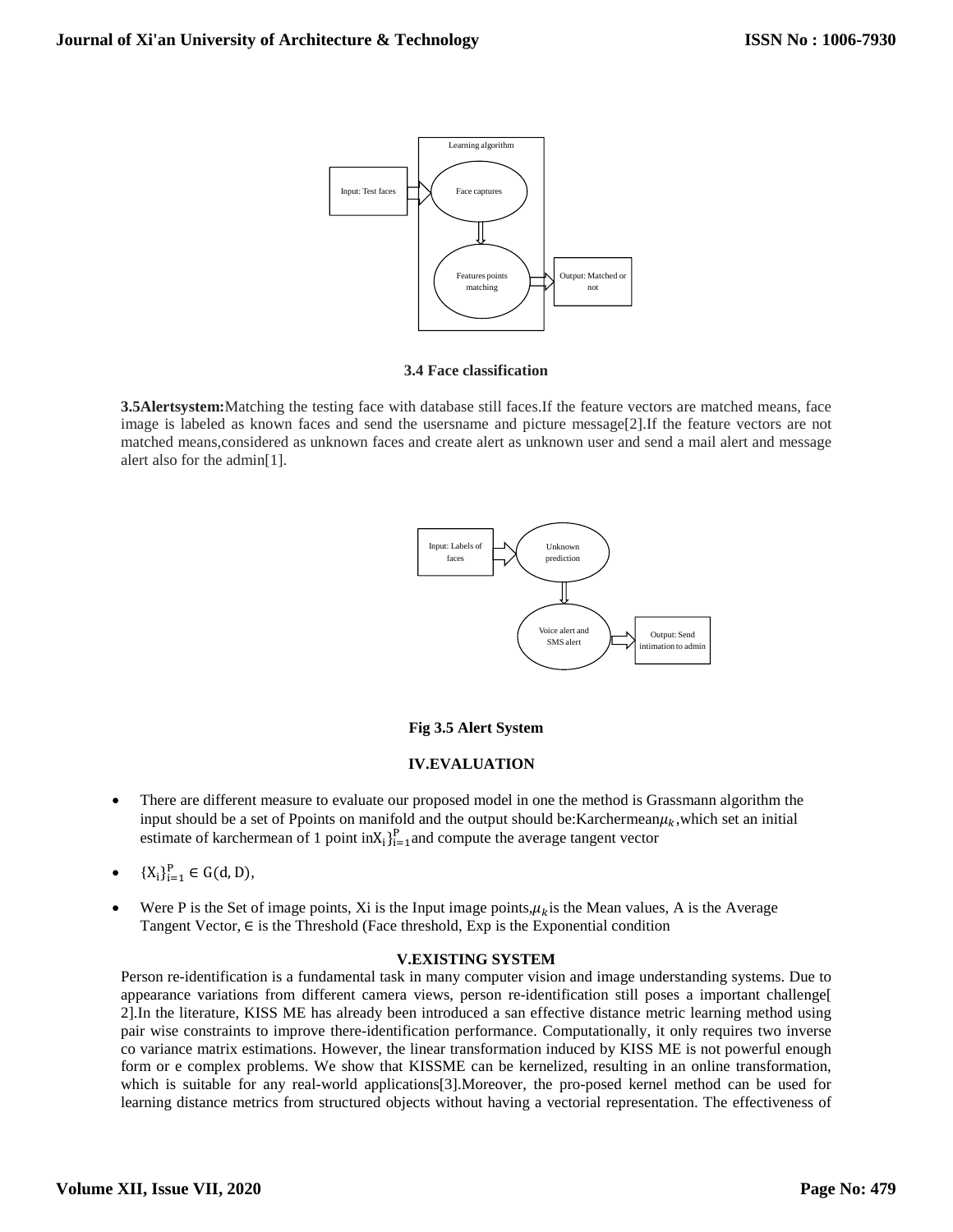our method is validated on five publicly available datasets[4].To further apply the proposed kernel method efficiently when data are collected sequentially, we introduce a fast incremental version that learns a dissimilarity function in the feature space without estimating the inverse co variance matrices. The experiments show that the latter variant can obtain competitive results in a computationally efficient manner.

## **DISADVANTAGE**

In this KISSME method, should not be that much effective because it can identify the person using height and other characteristics of the person. So,it cannot get the reliable and effective results for the person's reidentification[3].

#### **VI.PROPOSEDSYSTEM**

The main aim is to identify the unknown person from real time video streaming into an image data and send alert with improved accuracy using convolution neural network algorithm, whichever comes the KISSME method and Kernel matrices in order to use the GRASSMANNMANIFOLDLEARNING METHOD [1]. Design the application for face recognition from Video clips to images. While it is generally possible to do recognition from video sequences, the training process is usually done over images [6].Using Grassmann Manifold learning method to construct sub spaces in between to find connections between the images and video clips [7].Implement CNN algorithm to classify the faces as known or unknown. Provide voice alert and SMS alert at the time of unknown samples prediction. And also provide alert about known input Predicts [4].

## **ADVANTAGES**

- Overcomes heterogeneous face matching problem.
- Builds the relationship between the unbalanced distributions of images and video clips of different quality.
- Complexity is low and performance is high.
- Reduce time consumption.

## **VII.CONCLUSION**

The proposed system designs the application for face recognition from Video clips to images. The main aim is to identify the unknown person from real-time video streaming data and send alert with improved accuracy using convolution neural network algorithm (CNN),which over comes the KISSME method and Kernel matrices in order to use the GRASSMANN LEARNING METHOD [3].To this end, while it is generally possible to do recognition from video sequences, the training process is usually done over the images using Grassmann manifold learning method to construct sub spaces in between to find connections between the images and video clips. Implement CNN algorithm to classify the faces ask now nor unknown face. Provide mail alert and SMS alert at the time of unknown samples prediction. And also capture the unknown person's image and send it to the admin email.

## **VIII.REFERENCES**

[1]M.Ayazoglu,B.Li,C.Dicle,M.Sznaier,andO.Camps.Dynamicsubspace-

basedcoordinatedmulticameratracking.In2011IEEEInternationalConferenceonComputerVision(ICCV),pages2462 –2469,Nov.2011.

[2]S.Paisitkriangkrai,C.Shen,andA.vandenHengel,"Learningtorankinpersonre-

identificationwithmetricensembles,"inProceedingsoftheIEEEConferenceonComputerVisionandPatternRecognitio n,2015,pp.1846–1855.

[3]S.Liao,Y.Hu,X.Zhu,andS.Z.Li,"Person re-identification by local maximal occurrence representation and metric learning,"in Proceedings of the IEEE Conference on ComputerVision and Pattern Recognition,2015,pp.2197– 2206.

[4]B.Prosser, W.S.Zheng, S.Gong, and T.Xiang,"personre-identification by support vector ranking,"in Proceedings of the British Machine Vision Conference,2010,pp.1–11.

[5]D.G.Lowe,"Distinctive image features from scale-in variant key points,"International Journal of Computer Vision,vol.60,no.2,pp.91–110,2004.

[6]D.GrayandH.Tao,"View point in variant pedestrian recognition with an ensemble of localized features,"in Proceedings of the European Conference on Computer Vision,2008,pp.262–275.